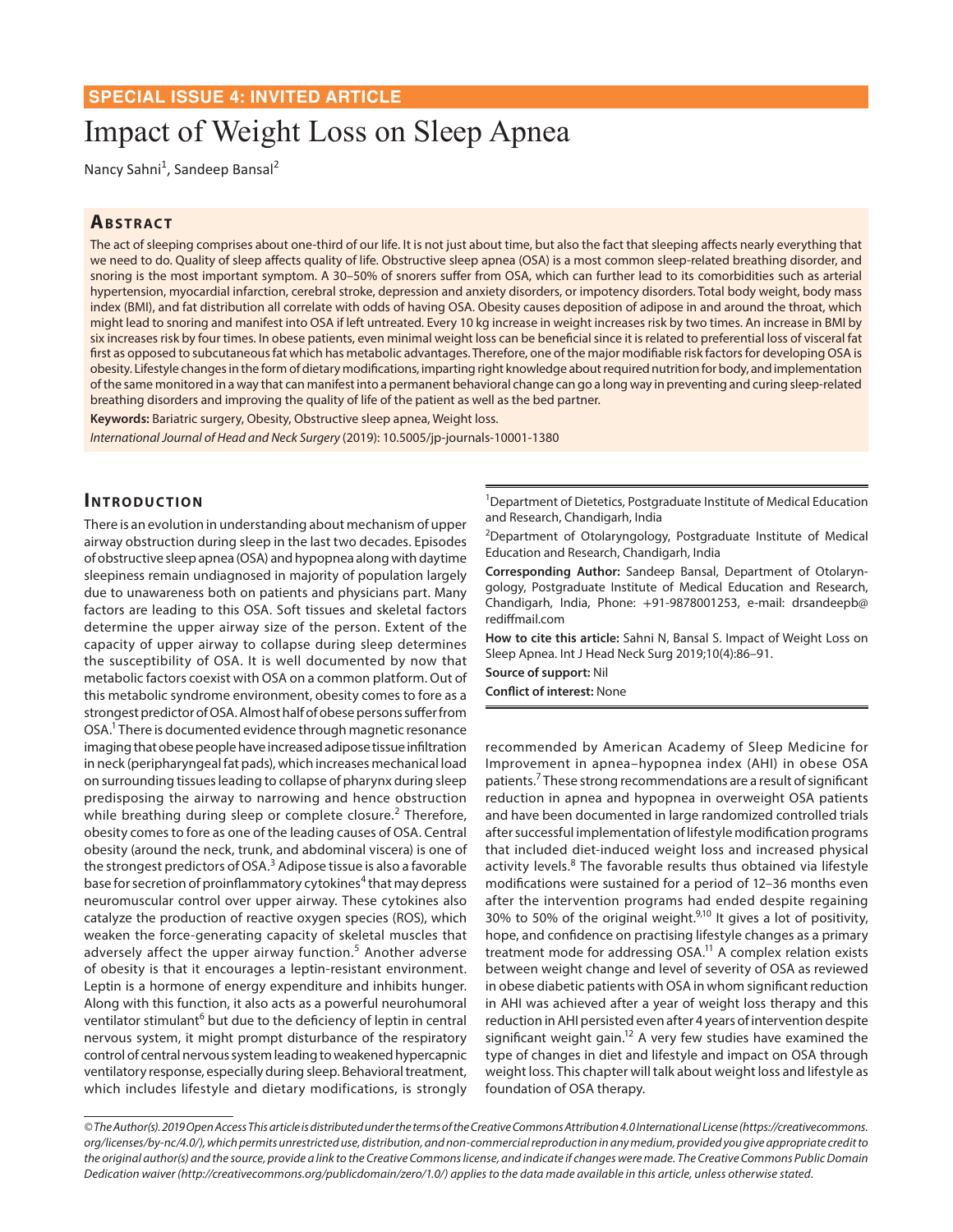# **Epidemio lo g y**

Epidemiological studies have unfurled the cause of morbidity as to even the mildest form of sleep apnea. There is an independent relation of sleep apnea (with or without symptoms) with cardiovascular disease (CVD), hypertension, stroke, daytime sleepiness, motor vehicular accidents, and poor quality of life. Approximately 25% of adults having a BMI in the range of 25 to 28 kg/m<sup>2</sup> suffer from mild OSA indicated by AHI score of greater than or equal to five. The prevalence of OSA syndrome (OSAS) in the population of Delhi, India, was found to be 13.74% and 3.57%, respectively, for OSA and OSAS<sup>13</sup> In Western countries, the prevalence of OSA has been reported to vary according to gender (∼30% in men and ∼15% in women), age, and body weight. Men's risk for OSA is twofold higher than that of women.14

Premenopausal women are at a lower risk than postmenopausal women. Age also affects the prevalence of OSA, which shows an upward trend until 65 years of age when it reaches its zenith.<sup>15</sup> Most interactive strategy to combat sleep apnea supported by strong research evidence is weight loss. This strategy needs special focus seeing the rampant weight gain in the developed and developing countries leading to lifestyle diseases, of which OSA is one of them.16

# **OBESITY AND OSA**

Obesity and OSA are both casually yet powerfully related.<sup>17</sup> Mechanisms and conditions typically observed in obesity have been proved to be linked mystically with OSA.<sup>18</sup> Approximately 1% of adult population suffers from OSA and it is more common in obese persons. Mechanical obstruction due to obesity is one of the main reasons for developing OSA. Body mass index, circumference of neck, and visceral mass are the strong predictors of OSA due to obesity. Even with a 10% increase in weight in mild OSA patients, the disease progresses to its severe form and with equivalent weight loss more than 20% improvement has been reported in OSA severity.<sup>19</sup> Adolescent sleep apnea has its roots in childhood obesity, which is a result of parental obesity, poor eating habits, and dearth of physical activity.<sup>20</sup>

Children and adolescents having OSA have more than six times risk of having metabolic syndrome when compared with the same age groups without OSA.<sup>21</sup> This scenario calls for an early screening as a preventive measure for the same.

Visceral obesity is common in OSA subjects, which worsens OSA due to fat deposition at particular areas around upper airway. It results in smaller lumen and increased susceptibility of upper airway to collapse leading to apnoea.<sup>22</sup> Adipose tissue deposition around thorax, called truncal obesity, may increase the demand for oxygen by reducing chest compliance and functional residual capacity. $2^3$ Genetic polymorphisms may influence both sleep apnea and obesity, since studies have shown a significant correlation between anthropomorphic adiposity measures and apnea hypoxia index as well as correlation between leptin (involved in energy homeostasis and weight regulation) and OSA and obesity when compared with healthy controls.<sup>24,25</sup>

Surprisingly, awareness about relationship of obesity with sleep apnea was almost lacking in OSA patients with only 5% being aware about it, whereas the awareness of consequences of being obese with other comorbidities like CVD and diabetes were much better.<sup>26</sup>

# **WEIGHT LOSS AND OSA**

Gain or loss of body weight significantly affects the stage of OSA. Weight management is a scientifically creative strategy to reduce weight through modifying dietary habits. A 40–90% of people having severe obesity report sleep apnea, and 70% of OSA patients present themselves with obesity (sleep apnea and sleep disruptions in obese patients). $27$ 

Fortunately, obesity is the most modifiable risk factor of OSA. Even a short-term weight reduction leads to a better metabolic regulation in OSA patients.<sup>28</sup> This may lead to the initiation of a weight reduction cycle since research has proved that even a weight loss of as low as 10% leads to more than double the reduction (measured via AHI) in sleep apnea and reduced sleep apnea follows weight loss.<sup>19</sup> Chemoreflex function is regulated via obesity through neurohormonal mediators such as leptin, which shows a downward trend with weight loss in sleep apnea patients. $^{28}$ 

Studies done past 2–3 decades vouch for a weight loss therapy and maintenance of the same as an improvement in severity of OSA without surgery.<sup>29,30</sup> Behavioral programs with and without continuous positive airway pressure (CPAP) therapy to reduce weight show promising results in weight reduction at an average of 13.5% till a year significantly reducing oxygen de-saturation index, which remained significantly reduced from baseline level even after two years of weight loss therapy despite the fact that patients had regained lost weight.<sup>8</sup> Interestingly, the patients with CPAP therapy did not differ in the oxygen de-saturation index from the ones without CPAP therapy. It is also indicated from the studies that the length of weight loss interventions matters as a motivational factor to reduce weight or maintain the reduced weight.<sup>8</sup> It has been documented that weight loss has a different effect on different gender. Men were more prone to worsening of OSA as their body weight increased as compared to women. Women's risk was half of men's risk of increase in OSA severity with increase in equal amount of body weight but interestingly the same amount of weight loss improved OSA symptoms more in men than in women $31$  Obese patients undergoing weight loss therapy and achieving a mean reduction in BMI by 15  $\text{kg/m}^2$  experience an AHI reduction by 36 events per hour indicating that every 1 unit reduction in BMI equals to 2.3 events reduction in AHI per hour.<sup>32</sup>

# **Weight Loss as First-line Treatment for Snoring and Mild Sleep Apnea**

For a simple snorer or even a mild sleep apneic, most of the medical and surgical modalities would neither be acceptable nor warranted. So, weight management by dietary consultation and lifestyle modification remains the mainstay of treatment. Snoring and mild sleep apnea when ignored may progress into moderate and severe OSA with a progressive weight gain. $33,34$  For patients of simple snoring and mild sleep apnea, it is the quality of life of bed partner also is affected. In many studies in which lifestyle modification including primarily diet and exercise programs targeting weight loss was the primary therapeutic intervention for correcting snoring and mild sleep apnea, it was observed that the more the patients lost weight, the more was the elimination of snoring with a significant reduction in BMI and AHI scores.<sup>35-37</sup>

## **Diet and OSA**

Food is a fuel for our body to survive and work in a healthy way. Good nutrition provides all the essential nutrients through our daily diet, which supports healthy body and survival.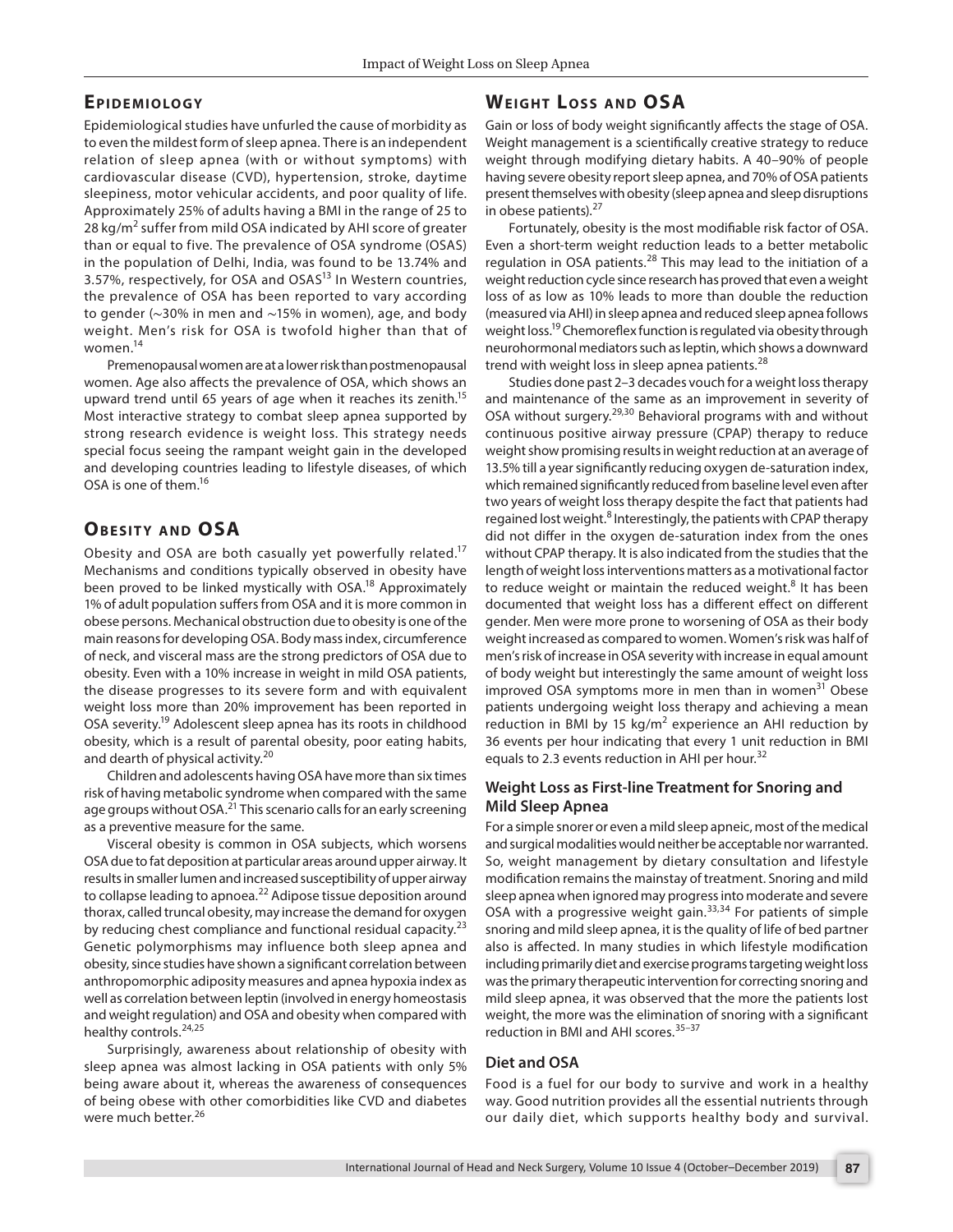Chemical compounds such as carbon, hydrogen, oxygen, nitrogen, and phosphorus are the elements that are the part of compounds such as water, carbohydrates, amino acids (in proteins), fatty acids (in lipids), and nucleic acids (DNA and RNA). This is what our body is basically composed of. The fuel for the body, that is, the nutrition consists essentially of five classes of nutrients, viz., carbohydrates, fats, proteins, vitamins, and minerals. The first three classes are termed as macronutrients, which are majorly required by the body for energy and as building blocks and provide structural material for the compounds of the body, whereas the latter two classes are termed as micronutrients required as protective and defense mechanism against various diseases as well as support macronutrients for their proper functioning and utilization.

The body gets unwell due to many reasons, but one of the major reasons in today's world is unhealthy lifestyle, in which diet forms a major part. We are what we eat held true since time immemorial and will hold true till infinity. To understand this fact, let us discuss the macronutrients in brief.

### *Carbohydrates*

These are classified as monosaccharide (glucose, fructosefruit sugar, and galactose), disaccharides (sucrose-table sugar, lactose-milk sugar, and maltose-malt sugar), and polysaccharides (starch and glycogen) depending upon the number of sugar units (monomer) they contain. Polysaccharides are referred to as complex carbohydrates as it takes longer for them to be digested because their digestion requires breaking of multiple bonds of sugar molecules by which they are made of. Whole grains, pulses, whole fruits, and green vegetables are some of the examples of the same. Monosaccharide and disaccharides are considered simple sugars.

Major source of energy comes from carbohydrates in our food; therefore, they play a very important role in weight management both quantitatively and qualitatively.<sup>38</sup> One gram of carbohydrate gives 4 kilocalories. A 45–55% of energy should come from carbohydrates, preferably the complex sources, in daily diet. The spike in blood glucose levels after ingestion of simple sugars (rapidly absorbed from carbohydrates) has been researched and confirmed as a root cause of today's lifestyle diseases ranging from obesity, dyslipidemia, diabetes, etc., since simple sugars have knowingly or unknowingly become a major part of food in modern times due to so much of processing in every food stuff, which is eaten nowadays.39 Rampant consumption of free sugar particularly in the form of sugar-sweetened beverages has been linked to weight gain.

#### *Fats*

Fats are the most concentrated source of energy with 1 g of fat giving 9 kilocalories. There are two kinds of dietary fats—visible and invisible. Visible fats are animal fats such as butter, cream, and vegetable oils. We can see these fats and use them in measured amounts in our diet. Invisible fats are the fats that are naturally occurring in the food stuffs and not visible to the naked eye. Fat found in grains, legumes, eggs, meat, etc. are some examples of invisible fat. Nuts and oil seeds provide the body with omega-3 and omega-6 fatty acids. An adequate fat intake is required as a concentrated source of energy as well as source of essential fatty acids and to aid absorption of fat soluble vitamins but excess fat in diet converts into triglycerides and cholesterol in blood. Less than 30% of energy should be derived from fat in the diet.

### *Protein*

Proteins are the building blocks of body. They are required for growth, muscle mass, and to repair wear and tear of body. Good quality protein sources are milk and milk products, eggs, and meat. To put it in low-calorie version, it has to be fat free or low fat milk and milk products, egg whites, and lean meat cuts like poultry. Other protein sources in diet are pulses, legumes, nuts, and oil seeds. Indians get most of their protein from mixed sources like cereals and pulses. These sources are also rich in carbohydrates, which might end up in carbohydrate overload and protein-deficit diets. Such subjects despite being overweight are deficient in protein intake and hence have low muscle mass.

### *Thermic Effect of Food (TEF)*

It is also called specific dynamic action (SDA). It is diet-induced thermogenesis. It is the amount of energy required by a particular food to be digested by the body. In other words, body also spends energy (cost of processing a nutrient for its use to the body as well as disposal of waste) to digest the food which is termed as TEF.<sup>40</sup> Different macronutrients have different SDA. Proteins have the greatest SDA at the rate of 20–35%. Therefore, food rich in protein has fewer calories to be absorbed by the body. SDA for carbohydrates varies from 5% to 15% depending upon the complexity of the carbohydrate. Fats have at the most 5% to 15% of SDA.

### **Food Perceptions of Overweight OSA Persons**

Behavioral factors influenced by individual lifestyle, culture, socioeconomic status, and education and awareness status may lead to faulty and excessive caloric intake.<sup>41</sup>

In one of the studies done by Sahni et al., it was most interesting to find that there were many wrong perceptions about certain food stuffs lead to obesity in these patients as their lack of knowledge and awareness made them consume excess of calories and carbohydrates. These OSA patients considered food stuffs like "high-fiber biscuits" and packed juices with labels of "no added sugar" as healthy to consume because of labels of "high fiber" or "no added sugar" and consumed them in excess amount leading to obesity. Moreover, they did not even consider them important to even mention these items on their own, during their dietary intake survey. It was also found that patients used refined oils liberally thinking them to be of lower calorific value than animal fat unaware of the fact that almost all oils and fats give approximately the same calories.<sup>26</sup>

### **Customized Diet Plans, Weight Loss, and Maintenance**

Customized or tailor-made diet plans mean food intake calculated according to the BMI and nutritional status of the patient, precise in quality and quantity of macronutrients such as carbohydrates, proteins, and fats to be incorporated daily, and taking care of fulfilling the micronutrient content per day according to the recommended dose. This diet plan also means teaching the patient carbohydrate counting per meal or snack since carbohydrates are the basis of our daily diet and make the largest percentage among all macronutrients to provide energy to our body. Eventually, the target is to make the patients aware and self-sufficient that they incorporate healthy foods in their daily diet as a permanent lifestyle measure and maintain their ideal body weight and biochemical parameters leading a healthy life as a result. To understand this fully, here is a case presentation.

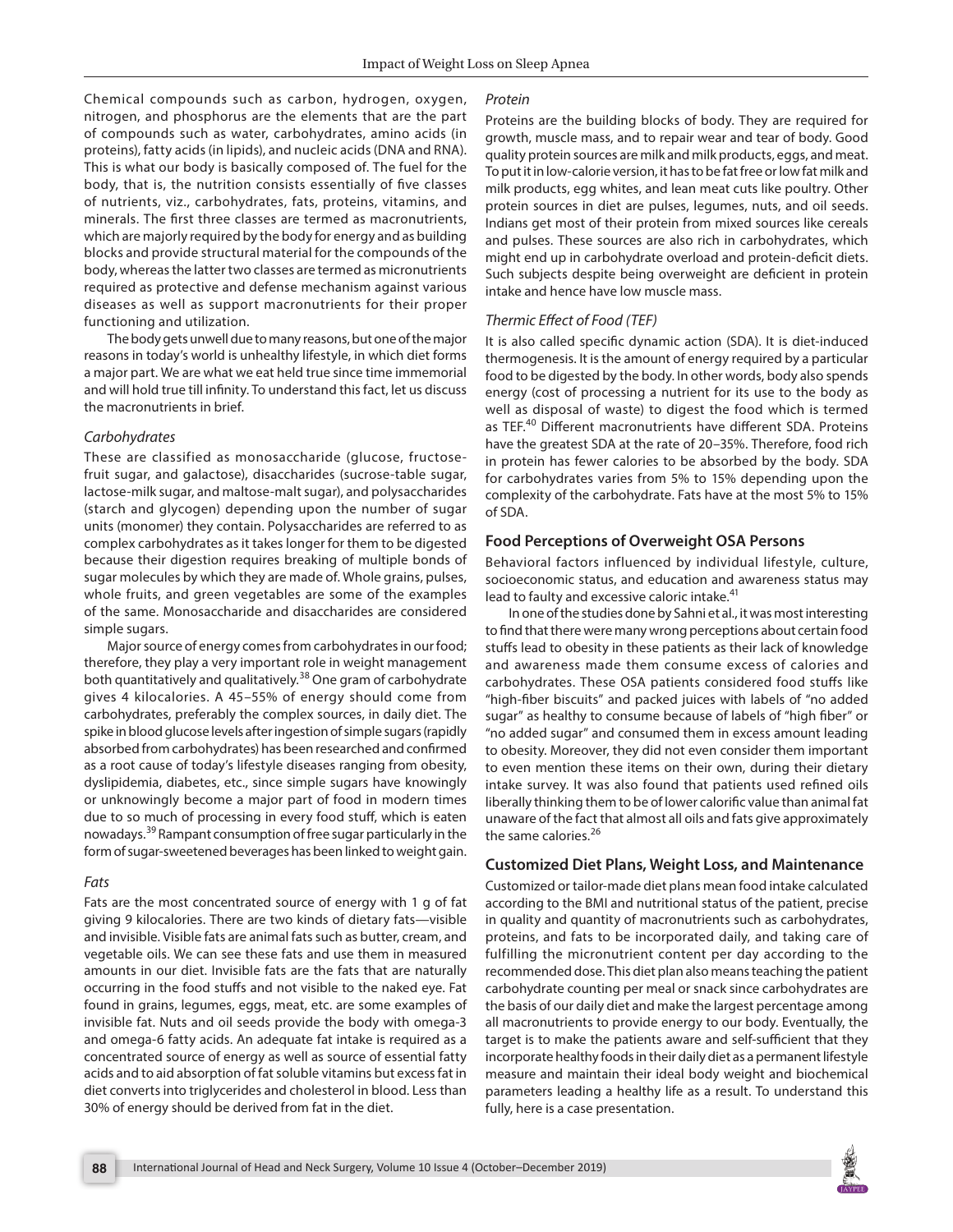A 45-year-old male obese patient with weight 95 kg, height 180 cm, and BMI 29.3  $kg/m^2$ , suffered from snoring for the past 2 years. He was taken up for weight loss therapy as the only treatment. His ideal body weight was calculated by formula— 50 kg + 2.3 kg, for each inch over 5 feet. It comes to 74–75 kg. Target weight loss −20 kg with weight loss per month at the rate of 4 kg. Total time for therapy is 5 to 6 months.

Energy requirement  $= 20$  kcal/kg body ideal weight

 $20 \times 75 = 1500$  kilocalories per day

Distribution of calories from carbohydrates: proteins: fats = 55%:20%:25%

Amount of carbohydrates  $= 205$  g/day

Amount of protein  $= 75$  g/day

Amount of fat  $=$  42 g/day out of which not more than 25-30 g visible fat

Carbohydrate distribution in a day

Breakfast and mid morning  $= 70$  g

Lunch  $= 65$  g

Evening and dinner  $= 70$  g

Quality of carbohydrates—prefer complex carbohydrates over simple ones

Quality of proteins—half of proteins in diet should come from high biological value sources.

# **Quality of Fats**

Visible/added fats should be from variety of plant sources. Type of vegetable oil should be changed after every three months, for example, sunflower oil, corn oil, and cotton seed oil. Animal fat like clarified butter and white butter and mustard oil should also be a part of the daily diet in ratio of 1:1:1 for PUFA:MUFA:SATFAT. Bakery items and packaged food stuffs which contain trans fat should be totally avoided.

Besides the normal customized diet plans, many other customized diets have been experimented and researched upon like atkins diets, paleo diets, and keto diets. These diets assure weight loss but have mixed response on weight maintenance. The basic principle all these diets have maintained that when body does not get carbohydrates to be used as a source of energy, it burns fats instead as an active source of energy to be utilized by the body, and as a result, there is a quick and dramatic weight loss. Another principle on which this diet is based is that increased intake of proteins and fats reduces appetite and hence food cravings.<sup>42</sup>

Atkins diet is basically a very-low-carbohydrate diet plan (begins with 20% of carbohydrates per day) with high in fats and proteins. It completely avoids grains, legumes, roots, tubers, and simple sugars. It promotes meats, fatty fish, eggs, full-fat milk, and nuts and oil seeds. Earlier, this diet was considered unhealthy due to high-saturated fat content, but latest research shows that saturated fat is harmless.<sup>43</sup> Keto diet is very low in carbohydrate, as low as 5% per day and rich in fats (75%/day) and is similar to Atkins diet in some aspects. Such drastic reduction of carbohydrates changes the metabolic state of body and puts it into ketosis, which triggers rapid fat metabolism for energy production. It also turns fat into ketones in liver, which supplies energy to the brain. Paleo diet eliminates dairy, grains, pulses, legumes, and processed sugars and encourages consumption of organic meats, wild caught fish, eggs, fruits, vegetables, tubers, and nuts and oil seeds. This diet derives its name from paleolithic age human diet, and recommendations are the same as that what humans used to eat in the Stone Age. It is also named as the caveman diet.

Seeing the above customized diet plans, the first noncompliance is dependent on animal products like meats, fish, and eggs, whereas mostly the Indian population is pure vegetarian. The second compliance issue is that staple diet of carbohydrate sources like Indian breads and rice is completely eliminated. With the whole family eating a different diet and arranging a completely different diet for the patient will definitely affect the compliance since Indian families cook and eat together. Thirdly, these diets encourage organic produce and organic meats, which is very difficult to be procured in today's world of pesticides and insecticides. Therefore, the same seems to be almost impossible for these special diets to be followed for a greater period of time since in reality nobody is living in caves like "hunters and gatherers" and is not hunting animals that are grass- and pasture-fed, and gathering fruits from trees.

The scientifically based customized diet plan according to what a normal human being consumes nowadays is based on its easy availability, eliminating only lack of knowledge about healthy and unhealthy foods and making the patient sensitized and aware of his nutritional status and actual requirement of the right nutrients for his body to eliminate the disease seems to be more practical and can be followed for a lifetime to achieve permanent health goals.

# **Surgical Weight Loss vs Lifestyle Management and Weight Loss**

There have been guidelines developed in the past as recommendations for obese OSA patients emphasizing the role of specific weight management techniques as an important treatment strategy. The official American Thoracic Society Clinical practice guidelines provide evidence-based recommendations for the management of overweight/obesity as a treatment strategy for OSA. According to the guidelines, behavioral, pharmacological, and surgical treatments promote weight loss and can reduce OSA severity and its comorbidities, thereby improving the life in terms of its quality. These treatment strategies are based on a detailed analysis of the impact of the type of weight loss therapy [depending on the stage of obesity (overweight/obese grade—1, obese grade—2, obese grade—3, and morbid obese) defined by the body mass index (BMI)] on OSA and its co morbidities. These recommendations and guidelines are the result of discussion and consensus between sleep and pulmonary physicians, weight management experts, and behavioral scientists.<sup>43</sup>

For patients with OSA who are overweight or obese (i.e., BMI ≥25 kg/m<sup>2</sup>): a reduced-calorie diet, exercise/increased physical activity, and behavioral counseling in the form of a comprehensive lifestyle intervention program are recommended rather than no lifestyle intervention program.44–46

For patients with OSA with a BMI greater than or equal to 27 kg/m<sup>2</sup>, not benefitting from a comprehensive weightloss lifestyle program, with no contraindications including no active cardiovascular disease, an evaluation for anti-obesity pharmacotherapy was suggested.<sup>47-49</sup>

For patients with OSA with a BMI greater than or equal to 35 kg/m<sup>2</sup>, not benefitting from a comprehensive weight-loss lifestyle intervention program, and with no contraindications, should be referred to bariatric surgery evaluation.<sup>50,51</sup>

There is enough evidence that any program including the three components—reduced calorie diet, exercise/increased physical activity, and behavioral guidance, offers the greatest potential for a successful behavioral approach to the treatment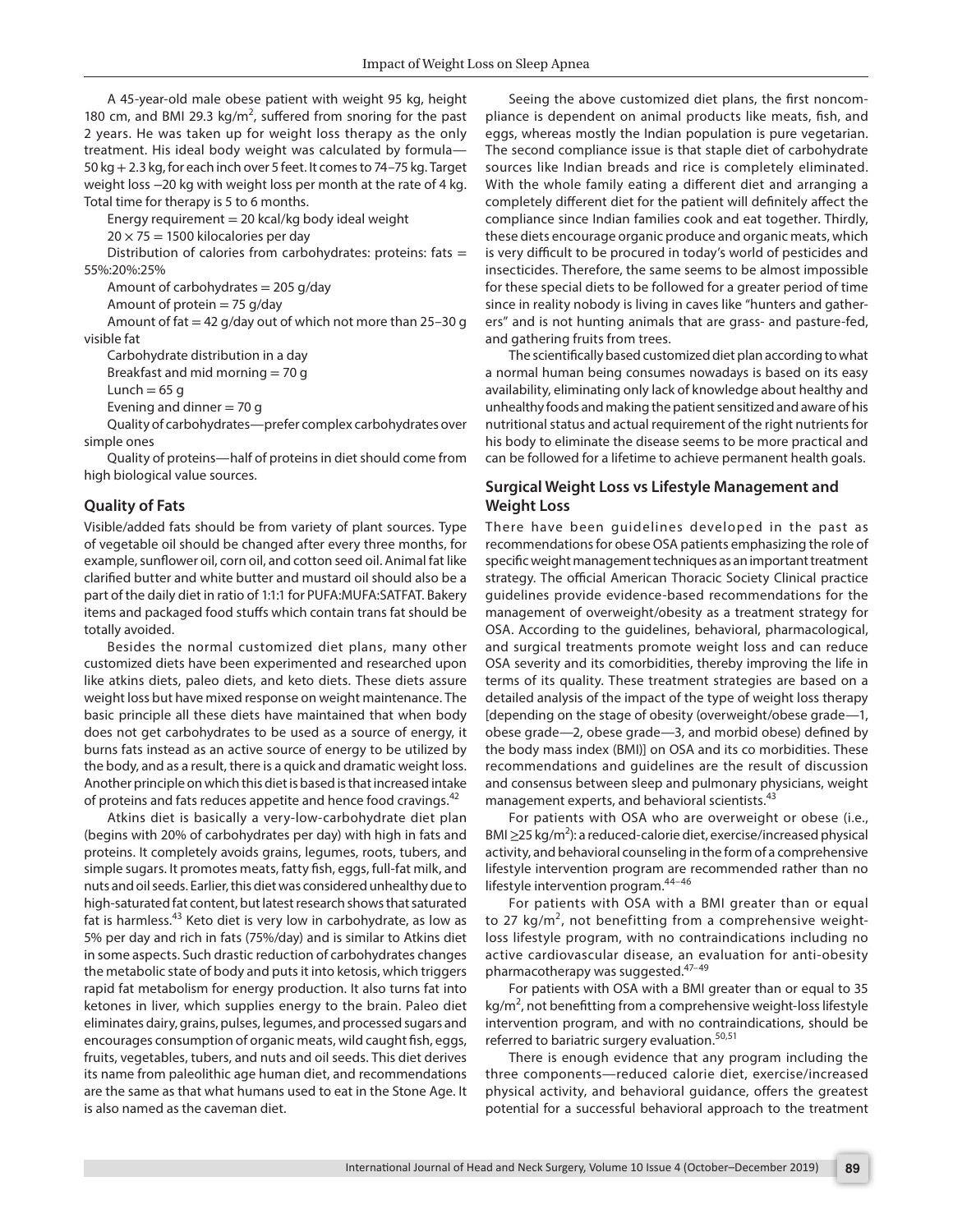of overweight/obesity, and hence, a comprehensive lifestyle intervention has been recommended for obesity management guidelines.52–54

On the contrary, The American College of Physicians recommended that OSA patients who are obese or overweight should be given at least three trials of the comprehensive lifestyle intervention, but pharmacological therapy or bariatric surgery was not included in the recommendations.

The American Academy of Sleep Medicine and the Canadian Thoracic Society lay emphasis on educating the obese/ overweight OSA about the relationship between excess weight and OSA, recommending them to lose weight but there are no recommendations regarding specific strategies to achieve weight loss beyond consideration of bariatric surgery.<sup>55-57</sup>

Evidence suggests that physicians fail to recommend the most effective interventions when counseling on weight-loss strategies.<sup>58</sup> According to a study, the OSA patients responded much better to a specific weight-loss program rather than when simply advised to lose weight. And also, the individuals who were referred to a weight-loss program lost more than twice as much weight as those who were simply advised to lose weight.<sup>59</sup> Thus, an unbiased communication between the clinician and the OSA patient about being overweight or obese, and the remedial measures in the form of a specific weight management program, has the potential not only to improve OSA severity but also to reduce cardio metabolic and other weight-related risks and diseases and improve quality of life.<sup>60</sup>

# **CONCLUSION**

Weight loss is consistently associated with the improvement in OSA severity, regardless of how the weight loss is achieved. Weight loss may also additionally help in actual resolution of OSA, improvement or prevention of type 2 diabetes mellitus, decreased blood pressure, and improved quality of life. Pharmacological and surgical therapies have mild to moderate risks, whereas behavioral modifications and interventions to weight loss have practically no risks.

Permanent behavioral change in the lifestyle of the patient should be aimed at rather than an experimental change for a few months. Weight loss needs to be a parallel strategy in OSA patients even with other medical and surgical interventions. Eating right at the right time is an important lifestyle change, which should be stressed upon by medical and paramedical teams to the patient as well as his family. One of the most important tools for an effective method of prevention of obesity induced OSA is patient education. By educating the patient and his family about healthy food habits, the nutritionists have an important role to play in nutrition education along with the physicians and paramedical staff so as to provide a better, consistent, and rationale multidisciplinary approach to promote healthy eating among the patients, thus helping in a persistent and sustained weight management of such patients over long term.

# **Referen ces**

- 1. Punjabi NM, Sorkin JD, Katzel LI, et al. Sleep-disordered breathing and insulin resistance in middle-aged and overweight men. Am J Respir Crit Care Med 2002;165(5):677–682. DOI: 10.1164/ ajrccm.165.5.2104087.
- 2. Schwab RJ, Gupta KB, Gefter WB, et al. Upper airway and soft tissue anatomy in normal subjects and patients with sleep-disordered breathing. Significance of the lateral pharyngeal walls. Am J

Respir Crit Care Med 1995;152(5 Pt 1):1673–1689. DOI: 10.1164/ ajrccm.152.5.7582313.

- 3. Soriano-Co M, Vanhecke TE, Franklin BA, et al. Increased central adiposity in morbidly obese patients with obstructive sleep apnoea. Intern Med J 2011;41(7):560–566. DOI: 10.1111/j.1445- 5994.2010.02283.x.
- 4. Opp MR. Cytokines and sleep. Sleep Med Rev 2005;9(5):355–364. DOI: 10.1016/j.smrv.2005.01.002.
- Kimoff RJ, Hamid Q, Divangahi M, et al. Increased upper airway cytokines and oxidative stress in severe obstructive sleep apnoea. Eur Respir J 2011;38(1):89–97. DOI: 10.1183/09031936.00048610.
- 6. O'Donnell CP, Schaub CD, Haines AS, et al. Leptin prevents respiratory depression in obesity. Am J Respir Crit Care Med 1999;159(5 Pt 1): 1477–1484. DOI: 10.1164/ajrccm.159.5.9809025.
- 7. Epstein LJ, Kristo D, Strollo PJ Jr, et al. Clinical guideline for the evaluation, management and long-term care of obstructive sleep apnea in adults. J Clin Sleep Med 2009, Jun 15;5(3):263–276.
- 8. Tuomilehto HP, Seppä JM, Partinen MM, et al. Lifestyle intervention with weight reduction: first-line treatment in mild obstructive sleep apnea. Am J Respir Crit Care Med 2009;179(4):320–327. DOI: 10.1164/ rccm.200805-669OC.
- 9. Johansson K, Hemmingsson E. Longer term effects of very low energy diet on obstructive sleep apnoea in cohort derived from randomised controlled trial: prospective observational follow-up study. BMJ 2011;1(342):d3017. DOI: 10.1136/bmj.d3017.
- 10. Tuomilehto H, Gylling H, Peltonen M, et al. Sustained improvement in mild obstructive sleep apnea after a diet- and physical activity-based lifestyle intervention: postinterventional follow-up. Am J Clin Nutr 2010;92(4):688–696. DOI: 10.3945/ajcn.2010.29485.
- 11. Tuomilehto H, Seppä J, Uusitupa M. Obesity and obstructive sleep apnea—clinical significance of weight loss. Sleep Med Rev 2013;17(5):321–329. DOI: 10.1016/j.smrv.2012.08.002.
- 12. Kuna ST, Reboussin DM, Borradaile KE, et al. Long-term effect of weight loss on obstructive sleep apnea severity in obese patients with type 2 diabetes. Sleep AHEAD Research Group of the Look AHEAD Research Group. Sleep 2013;36(5):641A–649A. DOI: 10.5665/ sleep.2618.
- 13. Sharma SK, Kumpawat S, Banga A, et al. Prevalence and risk factors of obstructive sleep apnea syndrome in a population of Delhi, India. Chest 2006;130(1):149–156. DOI: 10.1378/chest.130.1.149.
- 14. Bixler EO, Vgontzas AN, Ten Have T, et al. Effects of age on sleep apnea in men: I. Prevalence and severity. Am J Respir Crit Care Med 1998;157(1):144–148. DOI: 10.1164/ajrccm.157.1. 9706079.
- 15. Young T, Shahar E, Nieto FJ, et al. Predictors of sleep-disordered breathing in community-dwelling adults: the Sleep Heart Health Study. Sleep Heart Health Study Research Group. Arch Intern Med 2002;162(8):893–900. DOI: 10.1001/archinte.162.8.893.
- 16. Young T, Peppard PE, Gottlieb DJ, et al. Epidemiology of obstructive sleep apnea a population health perspective. Am J Respir Crit Care Med 2002;165(9):1217–1239.
- 17. Gami AS, Caples SM, Somers VK, et al. Obesity and obstructive sleep apnea. Endocrinol Metab Clin North Am 2003;32(4):869–894. DOI: 10.1016/S0889-8529(03)00069-0.
- 18. Vgontzas AN, Papanicolaou DA, Bixler EO, et al. Sleep apnea and daytime sleepiness and fatigue: relation to visceral obesity, insulin resistance, and hypercytokinemia. J Clin Endocrinol Metab 2000;85(3):1151–1158. DOI: 10.1210/jcem.85.3.6484.
- 19. Peppard PE, Young T, Palta M, et al. Longitudinal study of moderate weight change and sleep-disordered breathing. JAMA 2000;284(23):3015–3021. DOI: 10.1001/jama.284.23.3015.
- 20. Levers-Landis C, Redline S. Pediatric sleep apnea: implications of the epidemic of childhood overweight. Am J Respir Crit Care Med 2007;175(5):436–441. DOI: 10.1164/rccm.200606-790PP.
- 21. Redline S, Storfer-Isser A, Rosen CL, et al. Association between metabolic syndrome and sleep-disordered breathing in adolescents. Am J Respir Crit Care Med 2007;176(4):401–408. DOI: 10.1164/ rccm.200703-375OC.